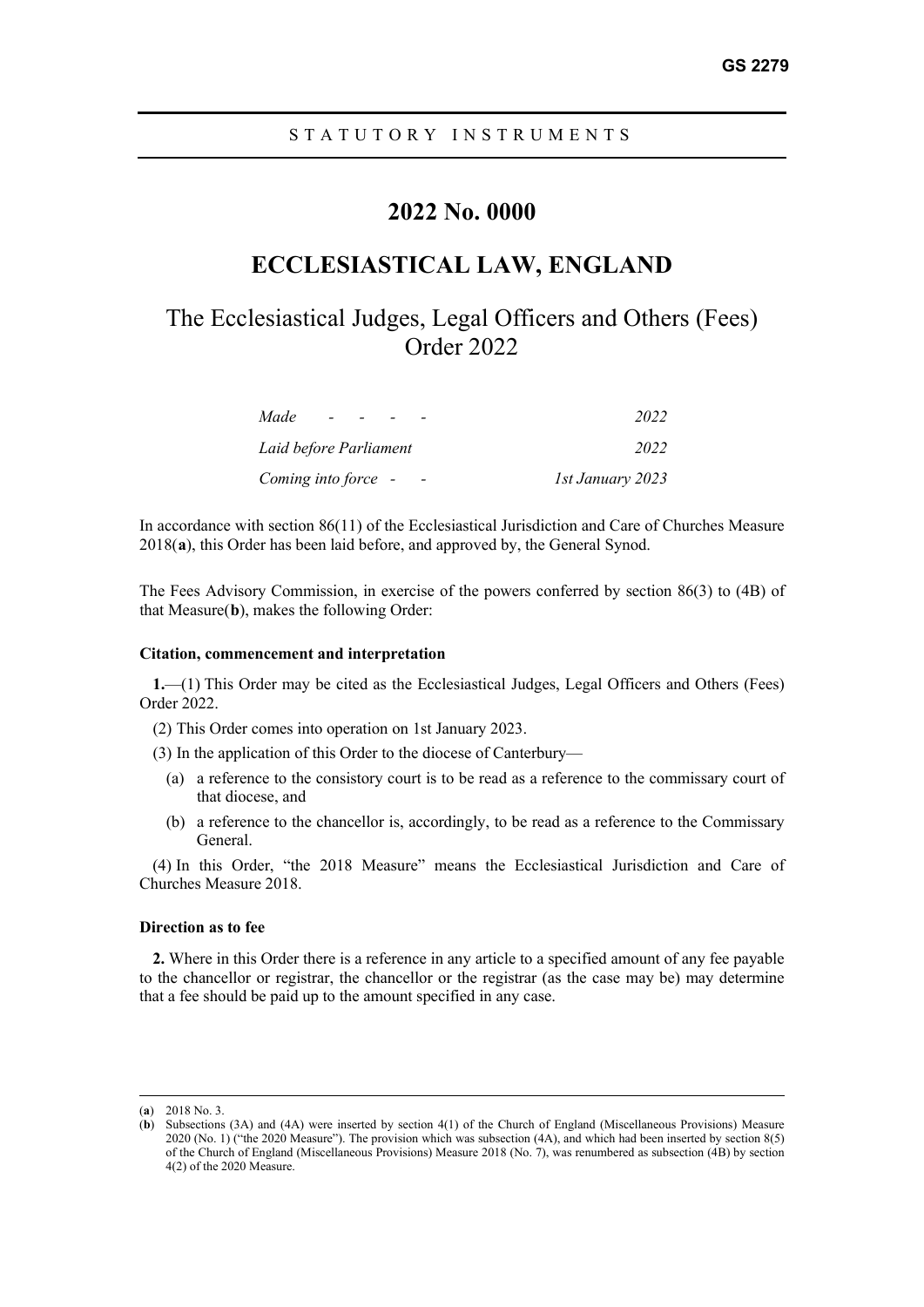#### **Faculty fees payable to diocesan boards of finance**

**3.**—(1) This article applies in relation to a petition for a faculty in respect of a building or part of a building, a curtilage of a building or an object or structure fixed to a building or part of a building or within its curtilage, which is subject to the faculty jurisdiction by virtue of section 43(1) of the 2018 Measure.

(2) On the submission of the petition, a fee of £213 is payable to the diocesan board of finance in respect of work done in relation to the petition (before or after it is submitted) by the diocesan advisory committee or an archdeacon in the diocese.

(3) But the diocesan board of finance may waive the whole or part of that fee, having regard to any financial contribution made to the funds of the diocese by—

- (a) those responsible for the building concerned, or
- (b) any other person who has a substantial interest in or connection with the building.

(4) No fee is payable under this article in the case of—

- (a) a building of the kind specified in section  $38(2)(e)$  of the 2018 Measure (building subject to a sharing agreement), or
- (b) a chapel forming part of Lambeth Palace.

(5) In this article, "diocesan board of finance", in relation to a diocese, means the board of that name constituted under the Diocesan Boards of Finance Measure 1925(**[a](#page-1-0)**).

#### **The register of patrons under Part 1 of the Patronage (Benefices) Measure 1986**

**4.**—(1) This article applies in relation to work done by a diocesan registrar in connection with—

- (a) a search in the register of patrons maintained under Part 1 of the Patronage (Benefices) Measure 1986(**[b](#page-1-1)**),
- (b) the making of an extract from that register, or
- (c) the supply of a certified copy of an entry in that register.

(2) The fee payable for the work is a fee of the amount calculated in accordance with the Solicitors' (Non-Contentious Business) Remuneration Order 2009(**[c](#page-1-2)**), except in so far as the work is within the scope of any annual fee for the time being payable to the diocesan registrar by virtue of section 86(1) and (3) of the 2018 Measure.

(3) The fee is payable by the person making the search or extract or requesting the copy.

#### **Proceedings before the consistory court**

**5.**—(1) This article applies in relation to proceedings in a consistory court.

(2) In the case of each matter specified in the first column of Table 1, the fee specified in the second or third column is payable to the chancellor or the registrar (as the case may be).

## **Table 1**

|    |                                                                                                                                  | Chancellor Registrar |     |
|----|----------------------------------------------------------------------------------------------------------------------------------|----------------------|-----|
|    |                                                                                                                                  |                      |     |
|    | Submission of petition for a faculty.                                                                                            | 53                   | 220 |
| 2. | Application for an injunction or restoration order under<br>section 71 or 72 of the 2018 Measure.                                | 53                   | 220 |
| 3. | The making of an injunction or restoration order under<br>section 71 or 72 of the 2018 Measure on the court's own<br>initiative. | 53                   | 220 |

<span id="page-1-0"></span>(**a**) 15 & 16 Geo. 5 No. 3. Relevant amendments have been made by the Synodical Government Measure 1969 (1969 No. 2).

<span id="page-1-1"></span><sup>(</sup>**b**) 1986 No. 3.

<span id="page-1-2"></span><sup>(</sup>**c**) S.I. 2009/1931.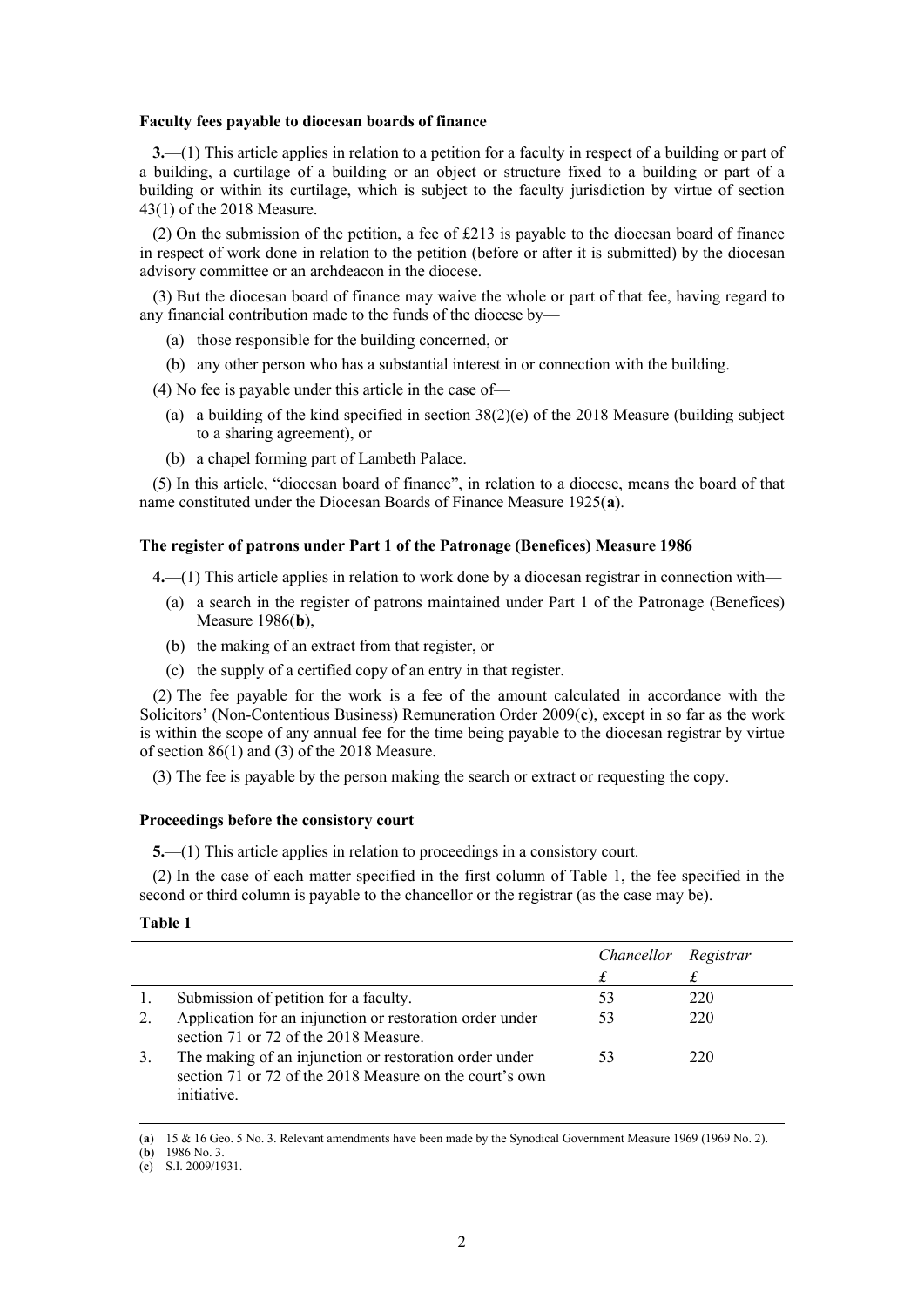| 4.  | Application for an order under section 63 of the 2018<br>Measure.                                                                                                                                                              | 68             | 158 |
|-----|--------------------------------------------------------------------------------------------------------------------------------------------------------------------------------------------------------------------------------|----------------|-----|
| 5.  | Application for a determination under section $68(12)$ of the<br>Mission and Pastoral Measure $2011(a)$ .                                                                                                                      | 112            | 112 |
| 6.  | Commencement of any other proceedings which a consistory<br>court has jurisdiction to hear and determine.                                                                                                                      | 68             | 158 |
| 7.  | Application for security for costs (otherwise than at a hearing<br>in respect of which a fee is payable under item $8$ ) —                                                                                                     |                |     |
|     | (a) at a hearing;                                                                                                                                                                                                              | 279            | 220 |
|     | (b) without a hearing.                                                                                                                                                                                                         | 139            | 110 |
| 8.  | The giving of directions or the making of an interlocutory<br>order-                                                                                                                                                           |                |     |
|     | (a) at a hearing;                                                                                                                                                                                                              | 274            | 220 |
|     | (b) without a hearing.                                                                                                                                                                                                         | 139            | 113 |
| 9.  | The making of an order that proceedings are to be determined<br>on the consideration of written representations (including the<br>giving of directions for the purpose of determining<br>proceedings on such a consideration). | $\overline{a}$ | 112 |
| 10. | Consideration of written representations (per hour).                                                                                                                                                                           | 139            |     |
| 11. | The holding of a hearing (other than a hearing solely for<br>giving directions or making an interlocutory order)—                                                                                                              |                |     |
|     | (a) for each period of half a day or less;                                                                                                                                                                                     | 347            | 276 |
|     | (b) for each period of more than half a day and up to a whole<br>day.                                                                                                                                                          | 695            | 552 |
| 12. | Inspection of a location, a church or other building or<br>anything else (except where the inspection takes place on the<br>same occasion as a hearing) (per hour).                                                            | 139            | 110 |
| 13. | Preparation of written judgment or form of order (per hour).                                                                                                                                                                   | 139            |     |
| 14. | Application for assessment of costs by the registrar.                                                                                                                                                                          |                | 220 |
| 15. | Lodging an appeal to the chancellor against an assessment of<br>costs by the registrar.                                                                                                                                        | 231            |     |
| 16. | Application to set aside or amend a faculty, judgment, order<br>or decree.                                                                                                                                                     | 169            | 58  |
| 17. | Application to vary a lease or any term of a lease under<br>section 68(7) of the Mission and Pastoral Measure 2011.                                                                                                            | 68             | 158 |
| 18. | Preparatory or ancillary work, including sending<br>correspondence (per hour).                                                                                                                                                 |                | 153 |

(3) In the case of a matter which comes within item 10, 12, 13 or 18, the chancellor or the registrar (as the case may be) must certify the number of hours spent.

(4) In the case of a matter which comes within item 18, a fee is payable only in exceptional circumstances and if the chancellor so directs.

(5) In the case of a matter for which no fee is specified in Table 1, a fee is payable to the registrar of the amount for the time being prescribed under section 92 of the Courts Act 2003(**[b](#page-2-1)**) in the case of the equivalent matter in the High Court.

(6) Where the Vicar-General's court of the Province of Canterbury exercises the faculty jurisdiction of the consistory court by virtue of section 43(3) of the 2018 Measure—

- (a) a reference in this article to the chancellor is to be read as a reference to the Vicar-General, and
- (b) a reference in this article to the registrar is to be read as a reference to the registrar of the province of Canterbury acting as registrar of the Vicar-General's court.

<span id="page-2-1"></span><span id="page-2-0"></span><sup>(</sup>**a**) 2011 No. 3.

<sup>(</sup>**b**) 2003 c.39. Relevant amendments have been made by the Constitutional Reform Act 2005 (c. 4).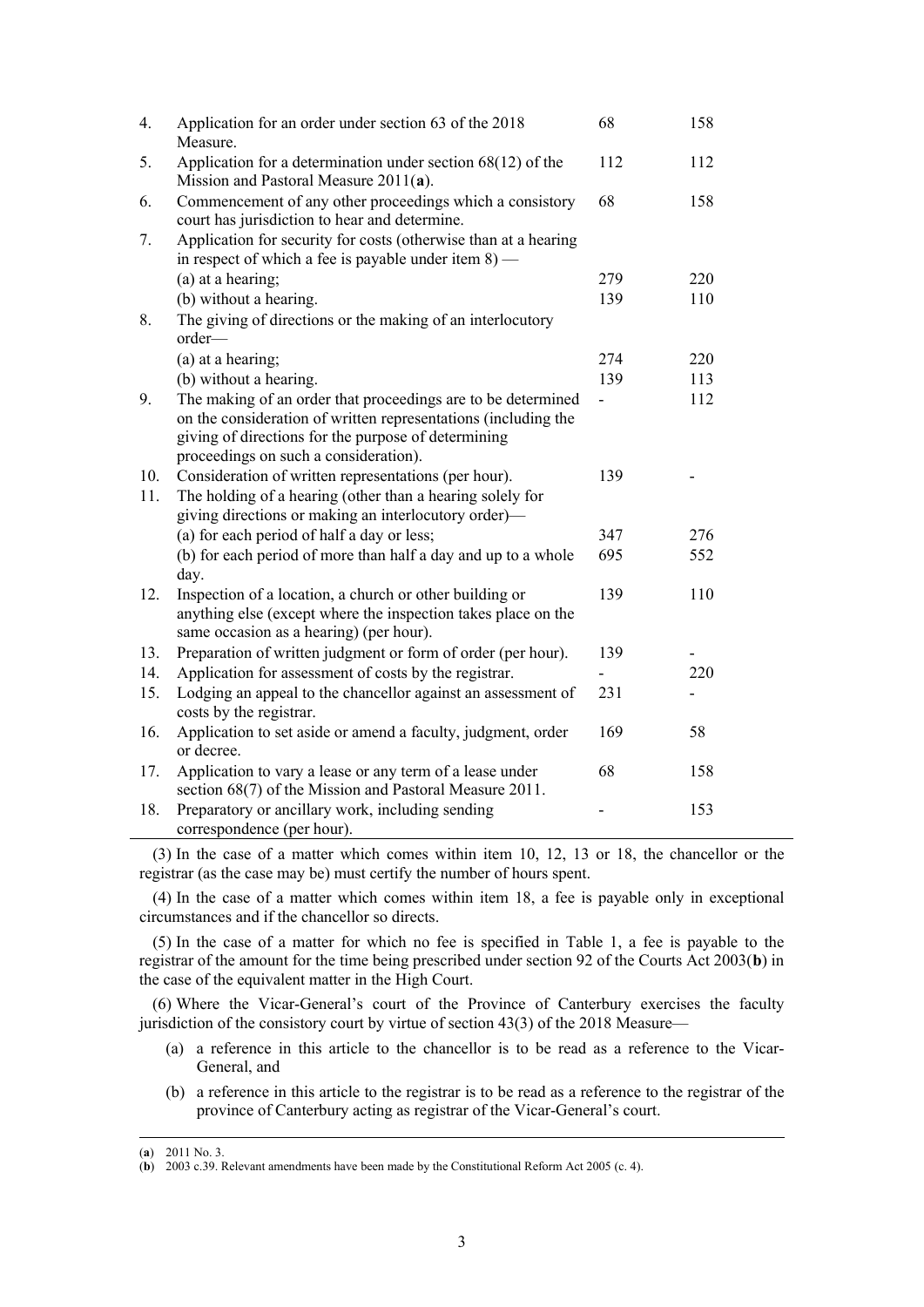#### **Appeals from consistory court and intervention by provincial court**

**6.**—(1) This article applies in relation to proceedings on an appeal from a consistory court and where a provincial court gives any directions for the further conduct of proceedings which are pending in a consistory court.

(2) In the case of each matter specified in the first column of Table 2, the fee specified in the second or third column is payable to the judge or the registrar (as the case may be).

### **Table 2**

|     |                                                                                                                                                | Judge     | Registrar |
|-----|------------------------------------------------------------------------------------------------------------------------------------------------|-----------|-----------|
|     |                                                                                                                                                | $\pounds$ | $\pounds$ |
| 1.  | Application to the chancellor for a certificate under section<br>18(4) of the 2018 Measure and (if needed) for leave to<br>appeal.             | 136       | 44        |
| 2.  | Application to the Dean of the Arches and Auditor for leave<br>to appeal.                                                                      | 258       | 141       |
| 3.  | The holding of a hearing by the chancellor or the Dean of<br>the Arches and Auditor on an application for leave to<br>appeal.                  | 467       | 351       |
| 4.  | Lodging notice of appeal with the Arches Court of<br>Canterbury, the Chancery Court of York or the Court of<br>Ecclesiastical Causes Reserved. |           | 141       |
| 5.  | Application for security for costs (otherwise than at a<br>hearing in respect of which a fee is payable under item 6)—                         |           |           |
|     | (a) at a hearing;                                                                                                                              | 374       | 283       |
|     | (b) without a hearing.                                                                                                                         | 190       | 141       |
| 6.  | The giving of directions or the making of an interlocutory<br>order—                                                                           |           |           |
|     | (a) at a hearing;                                                                                                                              | 374       | 283       |
|     | (b) without a hearing.                                                                                                                         | 186       | 138       |
| 7.  | The holding of a hearing (other than a hearing solely for<br>giving directions or making an interlocutory order)-                              |           |           |
|     | (a) for each period of half a day or less;                                                                                                     | 467       | 351       |
|     | (b) for each period of more than half a day and up to a<br>whole day.                                                                          | 936       | 701       |
| 8.  | Preparation of written judgment or form of order (per hour).                                                                                   | 190       |           |
| 9.  | Application for assessment of costs by the registrar.                                                                                          |           | 283       |
| 10. | Preparatory or ancillary work, including sending<br>correspondence (per hour).                                                                 |           | 276       |

(3) In the case of the Arches Court of Canterbury or the Chancery Court of York—

(a) a fee under item 6 is payable to each member of the Court who joins in the giving of the directions or the making of the order concerned;

- (b) a fee under item 7 is payable to each member of the Court involved in the hearing;
- (c) a fee under item 8 is payable to each member of the Court who prepares a separate written judgment or is principally responsible for drafting the form of order.

(4) In the case of the Court of Ecclesiastical Causes Reserved, no fee is payable under items 6 to 8 to members of the Court.

(5) In the case of a matter which comes within item 8 or 10, the judge or the registrar (as the case may be) must certify the number of hours spent.

(6) In this article, "judge" means the person presiding over the court concerned.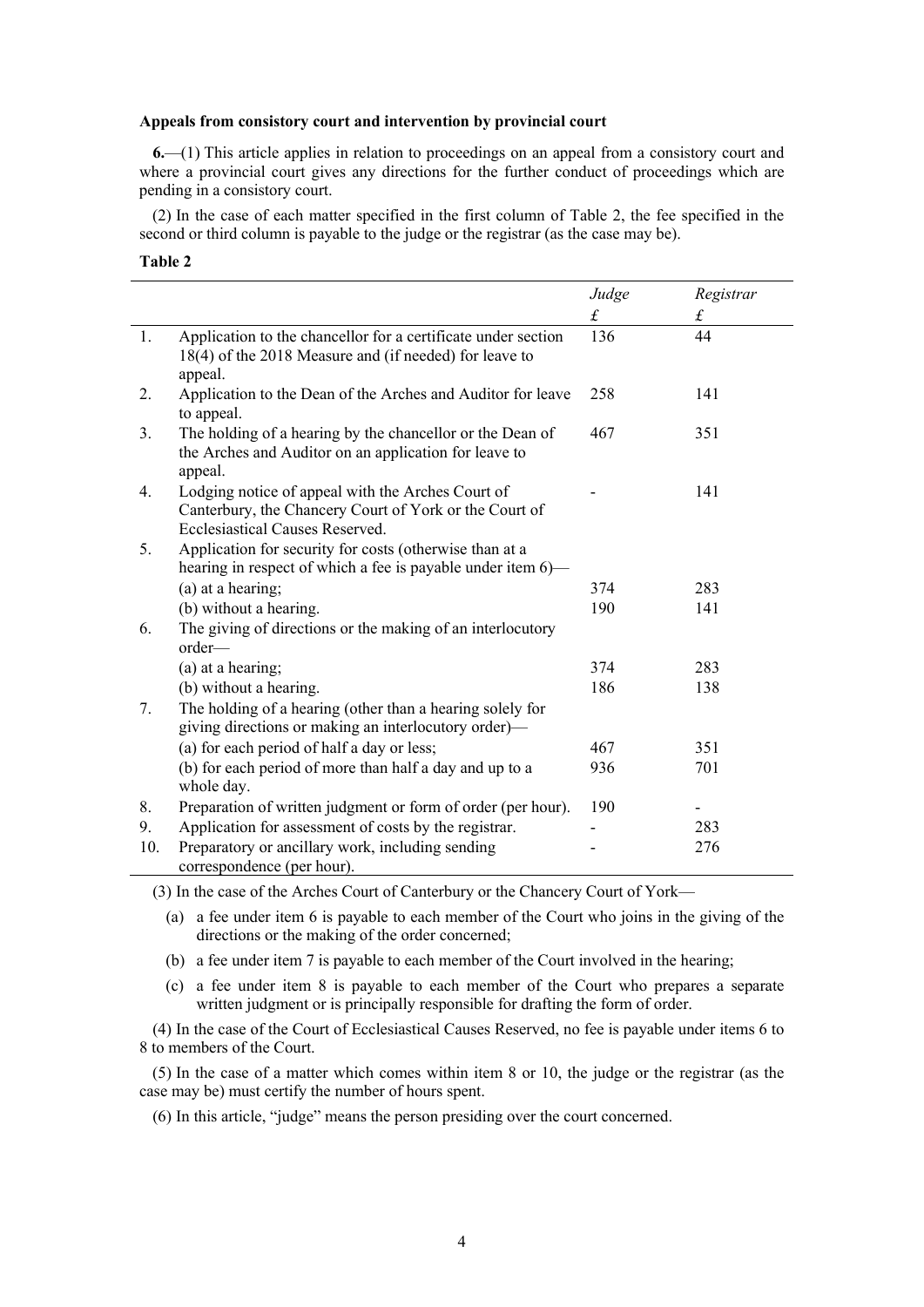## **Proceedings on review by Commission of Review**

**7.**—(1) This article applies in relation to proceedings on a review under section 11 or 14 of the Care of Cathedrals Measure 2011(**[a](#page-4-0)**) ("the 2011 Measure") by a Commission of Review constituted under section 11 of that Measure.

(2) In the case of each matter specified in the first column of Table 3, the fee specified in the second or third column is payable to the judge or the registrar (as the case may be).

## **Table 3**

|    |                                                                                                                                                                        | Judge | Registrar |
|----|------------------------------------------------------------------------------------------------------------------------------------------------------------------------|-------|-----------|
|    |                                                                                                                                                                        | £     | £         |
| 1. | The making of a request under section $11(1)$ or $(2)$ or $14(1)$<br>of the 2011 Measure.                                                                              |       | 141       |
| 2. | The giving of directions or the making of an interlocutory<br>$order$ —                                                                                                |       |           |
|    | (a) at a hearing;                                                                                                                                                      | 374   | 283       |
|    | (b) without a hearing.                                                                                                                                                 | 190   | 138       |
| 3. | The holding of a hearing (other than a hearing solely for<br>giving directions or making an interlocutory order)—                                                      |       |           |
|    | (a) for each period of half a day or less;                                                                                                                             | 467   | 351       |
|    | (b) for each period of more than half a day and up to a<br>whole day.                                                                                                  | 936   | 701       |
| 4. | Inspection of a location, a cathedral or other building or<br>anything else (except where the inspection takes place on<br>the same occasion as a hearing) (per hour). | 190   | 141       |
| 5. | Preparation of written judgment or form of order (per hour).                                                                                                           | 190   |           |
| 6. | Preparatory or ancillary work, including sending<br>correspondence (per hour).                                                                                         |       | 276       |

(3) In the case of a matter which comes within items 4 to 6, the judge or the registrar (as the case may be) must certify the number of hours spent.

(4) In this article, "judge" means the person who is a member of the Commission of Review by virtue of section 11(3)(a) of the 2011 Measure.

### **Proceedings in Vicar-General's court**

**8.**—(1) This article applies in relation to proceedings before the Vicar-General's court of either province under the Care of Cathedrals Measure 2011 ("the 2011 Measure").

(2) In the case of each matter specified in the first column of Table 4, the fee specified in the second or third column is payable to the Vicar-General or the registrar (as the case may be).

## **Table 4**

<span id="page-4-0"></span>

|    |                                                                                                                   | Vicar-General Registrar<br>£ |     |
|----|-------------------------------------------------------------------------------------------------------------------|------------------------------|-----|
| 1. | Institution of proceedings for an injunction or restoration<br>order under section 18 of the 2011 Measure.        | 53                           | 153 |
|    | The giving of directions or the making of an interlocutory<br>$order$ —                                           |                              |     |
|    | (a) at a hearing;                                                                                                 | 279                          | 220 |
|    | (b) without a hearing.                                                                                            | 139                          | 110 |
| 3. | The holding of a hearing (other than a hearing solely for<br>giving directions or making an interlocutory order)— |                              |     |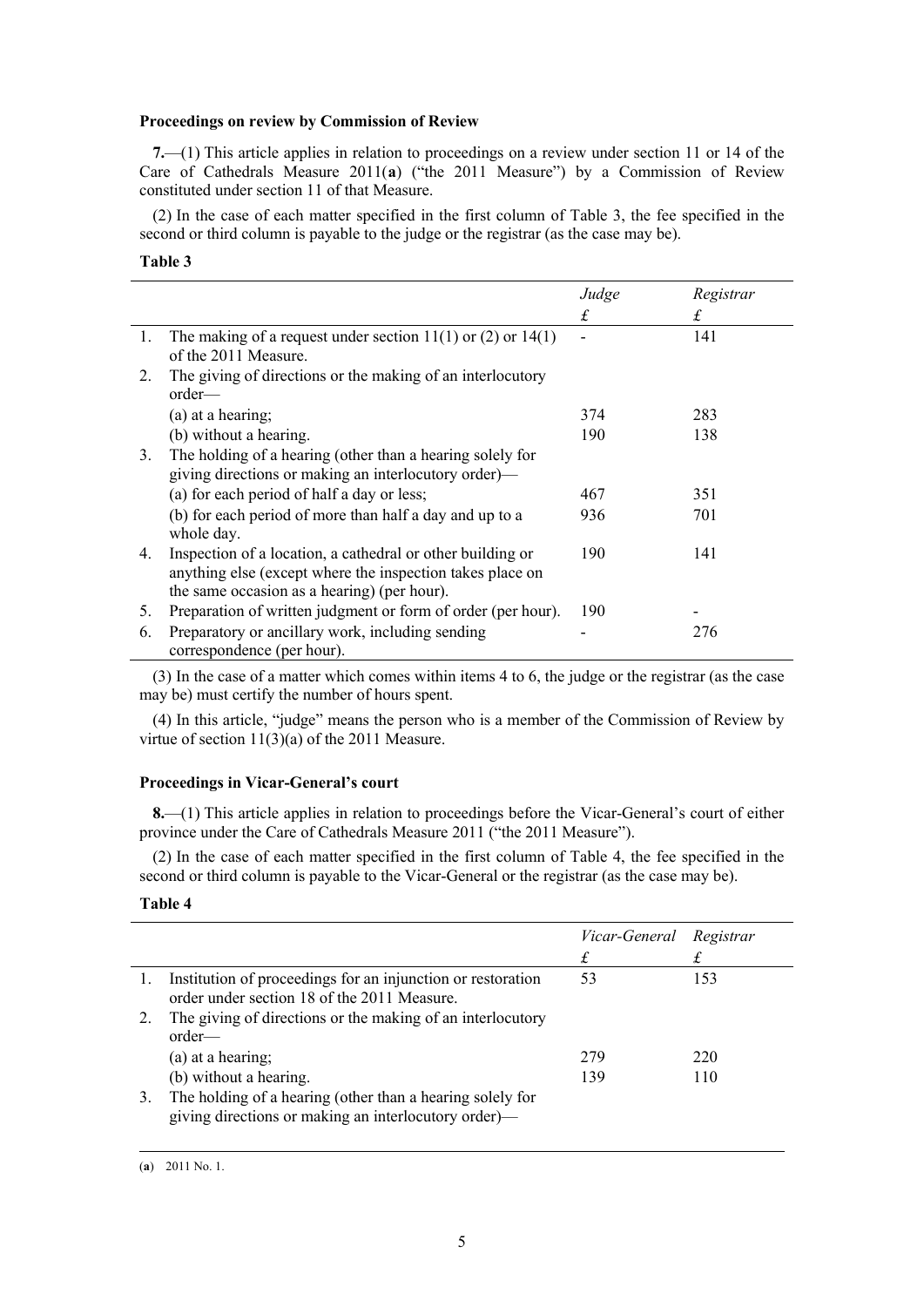|    | (a) for each period of half a day or less;                                                                                                                             | 348 | 276 |
|----|------------------------------------------------------------------------------------------------------------------------------------------------------------------------|-----|-----|
|    | (b) for each period of more than half a day and up to a<br>whole day.                                                                                                  | 695 | 552 |
| 4. | Inspection of a location, a cathedral or other building or<br>anything else (except where the inspection takes place on<br>the same occasion as a hearing) (per hour). | 139 | 110 |
| 5. | Preparation of written judgment or form of order (per hour).                                                                                                           | 139 |     |
| 6. | Application for assessment of costs by the registrar.                                                                                                                  |     | 220 |
| 7. | Preparatory or ancillary work, including sending<br>correspondence (per hour).                                                                                         |     | 276 |

(3) A fee under this article is payable by the Archbishops' Council under section 20B of the 2011 Measure(**[a](#page-5-0)**).

(4) In the case of a matter which comes within item 4, 5 or 7, the Vicar-General or the registrar (as the case may be) must certify the number of hours spent.

## **Proceedings on certain ecclesiastical offences**

**9.**—(1) This article applies in relation to proceedings before the Court of Ecclesiastical Causes Reserved under section  $10(1)(a)$  of the Ecclesiastical Jurisdiction Measure 1963 (offences against the laws ecclesiastical involving matter of doctrine, ritual or ceremonial).

(2) In the case of each matter specified in the first column of Table 5, the fee specified in the second column is payable to the registrar.

## **Table 5**

|    |                                                                                | Registrar |
|----|--------------------------------------------------------------------------------|-----------|
|    |                                                                                | £         |
| 1. | The giving of directions or the making of an interlocutory order—              |           |
|    | (a) at a hearing;                                                              | 283       |
|    | (b) without a hearing.                                                         | 141       |
| 2. | The holding of a hearing (other than a hearing solely for giving directions or |           |
|    | making an interlocutory order)—                                                |           |
|    | (a) for each period of half a day or less;                                     | 283       |
|    | (b) for each period of more than half a day and up to a whole day.             | 141       |
| 3. | Inspection of a location, building or anything else (except where the          | 141       |
|    | inspection takes place on the same occasion as a hearing) (per hour).          |           |
| 4. | Preparation of form of order (per hour).                                       | 141       |
|    | Preparatory or ancillary work, including sending correspondence (per hour).    | 276       |

(3) A fee under this article is payable by the Archbishops' Council under section 62 of the Ecclesiastical Jurisdiction Measure 1963.

(4) In the case of a matter which comes within item 3, 4 or 5, the registrar must certify the number of hours spent.

## **Proceedings on review of finding of Court of Ecclesiastical Causes Reserved**

**10.**—(1) This article applies in relation to proceedings on a review by a Commission of Review under section 11 of the Ecclesiastical Jurisdiction Measure 1963 ("the 1963 Measure") or section 19 of the 2018 Measure (review of a finding of the Court of Ecclesiastical Causes Reserved) where the provincial registrar is appointed as registrar of the Commission of Review.

(2) In the case of each matter specified in the first column of Table 6, the fee specified in the second column is payable to the registrar.

<span id="page-5-0"></span><sup>(</sup>**a**) Section 20B was inserted by paragraph 30 of Schedule 1 to the 2018 Measure.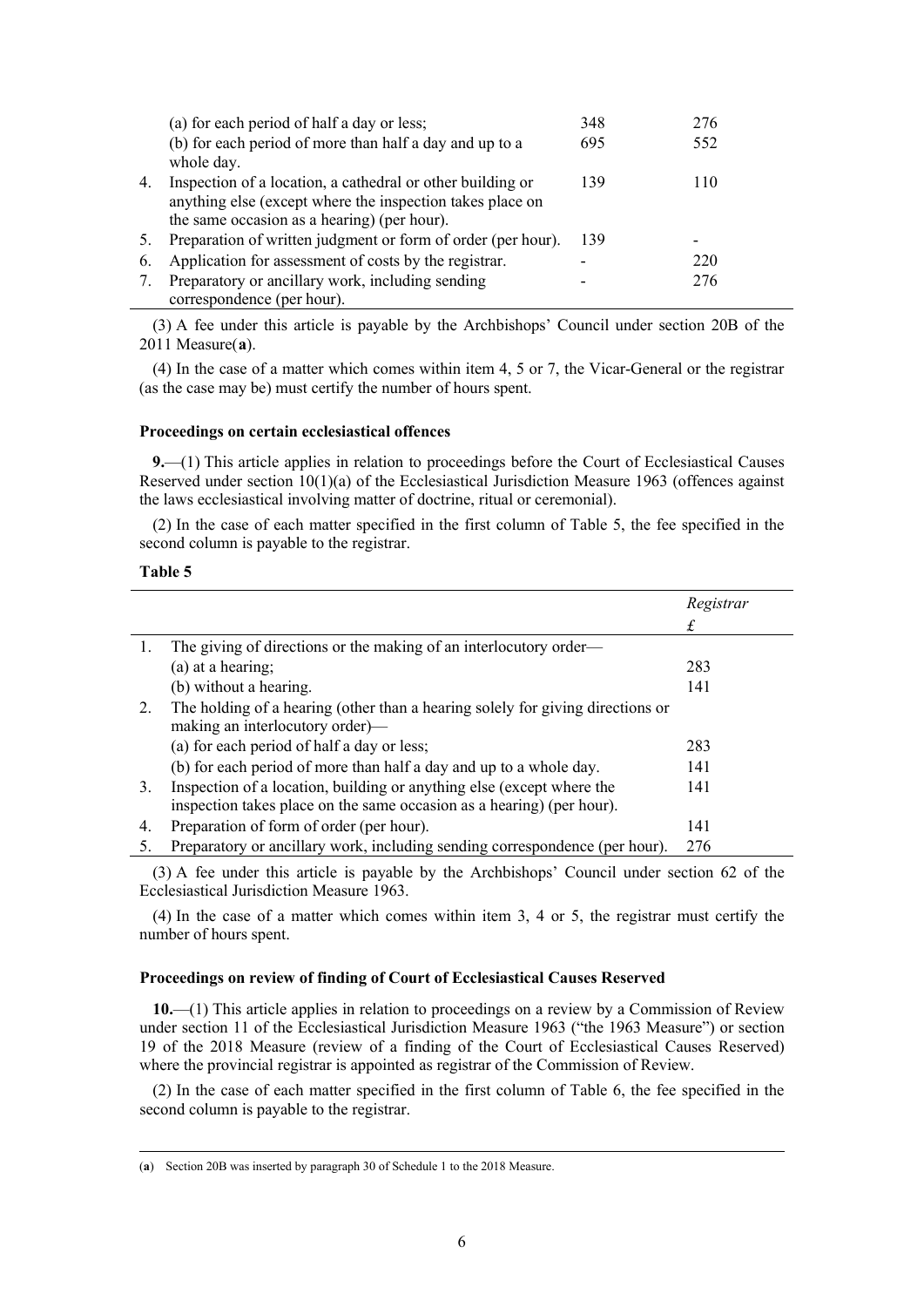## **Table 6**

|    |                                                                                | Registrar |
|----|--------------------------------------------------------------------------------|-----------|
|    |                                                                                | £         |
|    | The giving of directions or the making of an interlocutory order—              |           |
|    | $(a)$ at a hearing;                                                            | 283       |
|    | (b) without a hearing.                                                         | 141       |
| 2. | The holding of a hearing (other than a hearing solely for giving directions or |           |
|    | making an interlocutory order)—                                                |           |
|    | (a) for each period of half a day or less;                                     | 351       |
|    | (b) for each period of more than half a day and up to a whole day.             | 701       |
| 3. | Preparation of form of order (per hour).                                       | 141       |
| 4. | Preparatory or ancillary work, including sending correspondence (per hour).    | 276       |

(3) A fee under this article is payable—

- (a) in proceedings on a case of the kind referred to in section  $11(2)(a)$  of the 1963 Measure, by the Archbishops' Council under section 62 of that Measure;
- (b) in proceedings under section 19 of the 2018 Measure, by the person whom the Commission of Review orders to pay the fee.

(4) In the case of a matter which comes within item 3 or 4, the registrar must certify the number of hours spent.

## **Disciplinary proceedings under the Clergy Discipline Measure 2003**

**11.**—(1) This article applies in relation to proceedings instituted under section 10 of the Clergy Discipline Measure 2003(**[a](#page-6-0)**).

(2) In the case of each matter specified in the first column of Table 7, the fee specified in the second or third column is payable to the judge or the registrar (as the case may be).

## **Table 7**

|    |                                                                                                                                                | Judge | Registrar                |
|----|------------------------------------------------------------------------------------------------------------------------------------------------|-------|--------------------------|
|    |                                                                                                                                                |       |                          |
| 1. | The giving of directions or the making of an interlocutory order—                                                                              |       |                          |
|    | (a) at a hearing;                                                                                                                              | 279   | 220                      |
|    | (b) without a hearing.                                                                                                                         | 139   | 110                      |
| 2. | The holding of a hearing (other than a hearing solely for giving directions or<br>making an interlocutory order)—                              |       |                          |
|    | (a) for each period of half a day or less;                                                                                                     | 347   | 276                      |
|    | (b) for each period of more than half a day and up to a whole day.                                                                             | 695   | 552                      |
| 3. | Inspection of a location, building or anything else (except where the<br>inspection takes place on the same occasion as a hearing) (per hour). | 139   | 110                      |
| 4. | Preparation of written judgment or form of order (per hour).                                                                                   | 139   | $\overline{\phantom{0}}$ |
| 5. | Application for assessment of costs by the registrar.                                                                                          |       | 110                      |
| 6. | Preparatory or ancillary work, including sending correspondence (per hour)                                                                     |       | 276                      |

(3) A fee under this article is, by virtue of section 35 of the Clergy Discipline Measure 2003, payable by the Archbishops' Council under section 62 of the Ecclesiastical Jurisdiction Measure 1963.

(4) In the case of a matter which comes within item 3, 4 or 6, the judge or the registrar (as the case may be) must certify the number of hours spent.

(5) In this article, "judge" means the person presiding over the tribunal or court concerned.

<span id="page-6-0"></span><sup>(</sup>**a**) 2003 No. 3.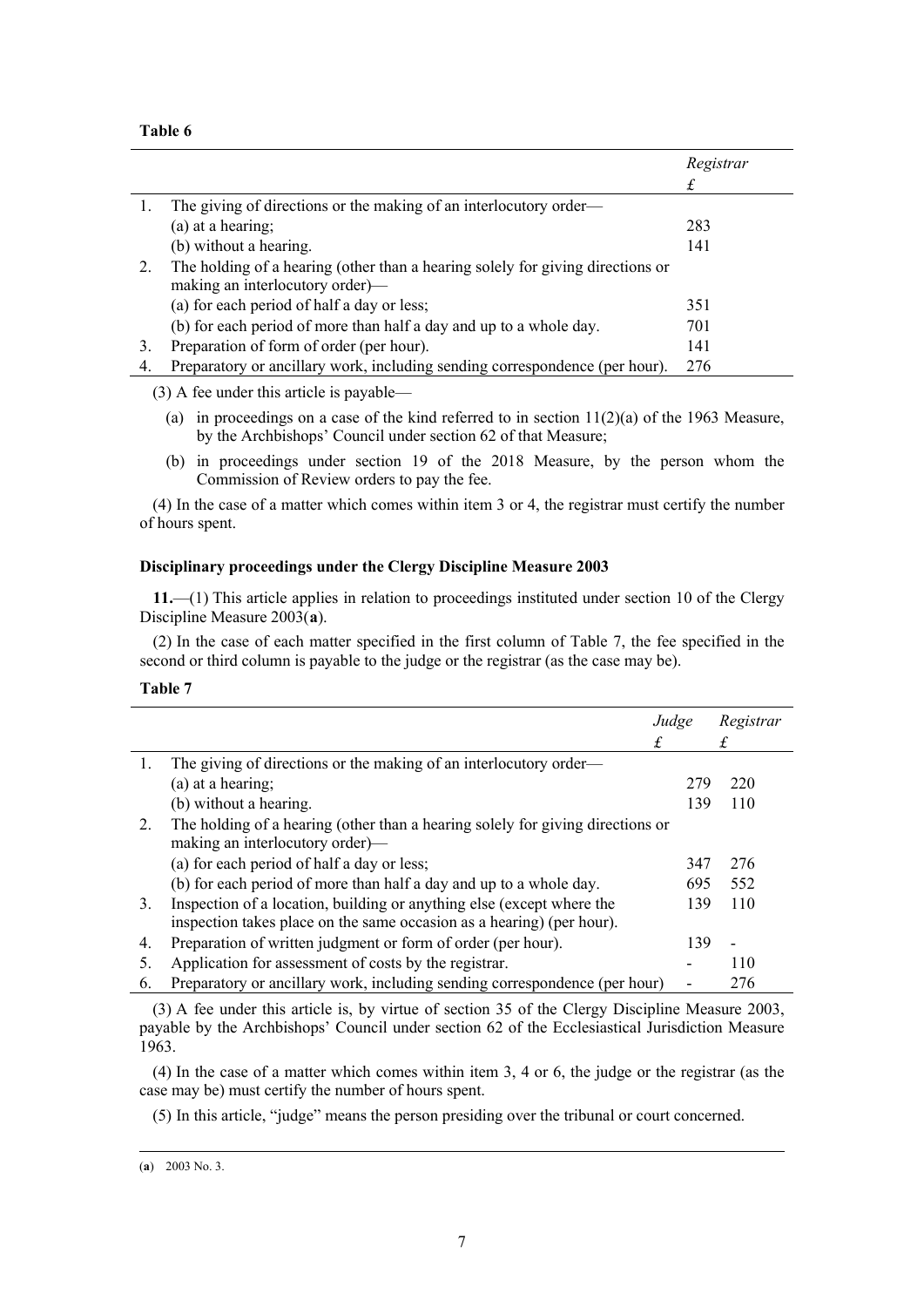#### **Appeals under the Clergy Discipline Measure 2003**

**12.**—(1) This article applies in relation to proceedings under section 20 of the Clergy Discipline Measure 2003 (right of appeal).

(2) In the case of each matter specified in the first column of Table 8, the fee specified in the second or third column is payable to the Dean of the Arches and Auditor or the registrar (as the case may be).

## **Table 8**

|    |                                                                                                                   | Dean of the Arches Registrar<br>and Auditor<br>£ | £   |
|----|-------------------------------------------------------------------------------------------------------------------|--------------------------------------------------|-----|
| 1. | Application for leave to appeal under section $20(1A)$ of<br>the Clergy Discipline Measure 2003.                  | 258                                              | 141 |
| 2. | The giving of directions or the making of an<br>interlocutory order—                                              |                                                  |     |
|    | (a) at a hearing;                                                                                                 | 374                                              | 283 |
|    | (b) without a hearing.                                                                                            | 190                                              | 141 |
| 3. | The holding of a hearing (other than a hearing solely for<br>giving directions or making an interlocutory order)— |                                                  |     |
|    | (a) for each period of half a day or less;                                                                        | 467                                              | 351 |
|    | (b) for each period of more than half a day and up to a<br>whole day.                                             | 936                                              | 701 |
| 4. | Preparation of written judgment or form of order (per                                                             | 190                                              |     |
|    | hour).                                                                                                            |                                                  |     |
| 5. | Application for assessment of costs by the registrar.                                                             |                                                  | 306 |
| 6. | Preparatory or ancillary work, including sending<br>correspondence (per hour).                                    |                                                  | 276 |

(3) A fee under this article is payable by the Archbishops' Council under section 62 of the Ecclesiastical Jurisdiction Measure 1963.

(4) In the case of a matter which comes within item 4 or 6, the Dean of the Arches and Auditor or the registrar (as the case may be) must certify the number of hours spent.

### **Fees payable to person appointed under section 4(4) of the Clergy Discipline Measure 2003**

**13.**—(1) This article applies in the case of an appointment of a person by the President of Tribunals under section 4(4) of the Clergy Discipline Measure 2003 ("the 2003 Measure") (appointment of person as chair of disciplinary tribunals to act when President unable or unwilling to act).

(2) In the case of each of the following matters, the fee of £208 is payable to the person appointed—

- (a) deciding whether to give permission under section 9 of the 2003 Measure (institution of proceedings out of time);
- <span id="page-7-2"></span>(b) determining an application under section 31(3A) of the 2003 Measure(**[a](#page-7-0)**) (criminal or matrimonial matters: extension of two-year period for imposition of penalty);
- (c) determining a request under section 38(2) or (3) of the 2003 Measure (review of inclusion in Archbishops' list);
- (d) determining an application under rule 56 of the Clergy Discipline Rules 2005(**[b](#page-7-1)**) (substitution of party);
- (e) determining an application under rule 101B of those Rules(**[a](#page-7-2)**) (word or page limits);

<span id="page-7-0"></span><sup>(</sup>**a**) Subsection (3A) was inserted by section 5(4) of the Clergy Discipline (Amendment) Measure 2013 (No. 2).

<span id="page-7-1"></span><sup>(</sup>**b**) S.I. 2005/2022.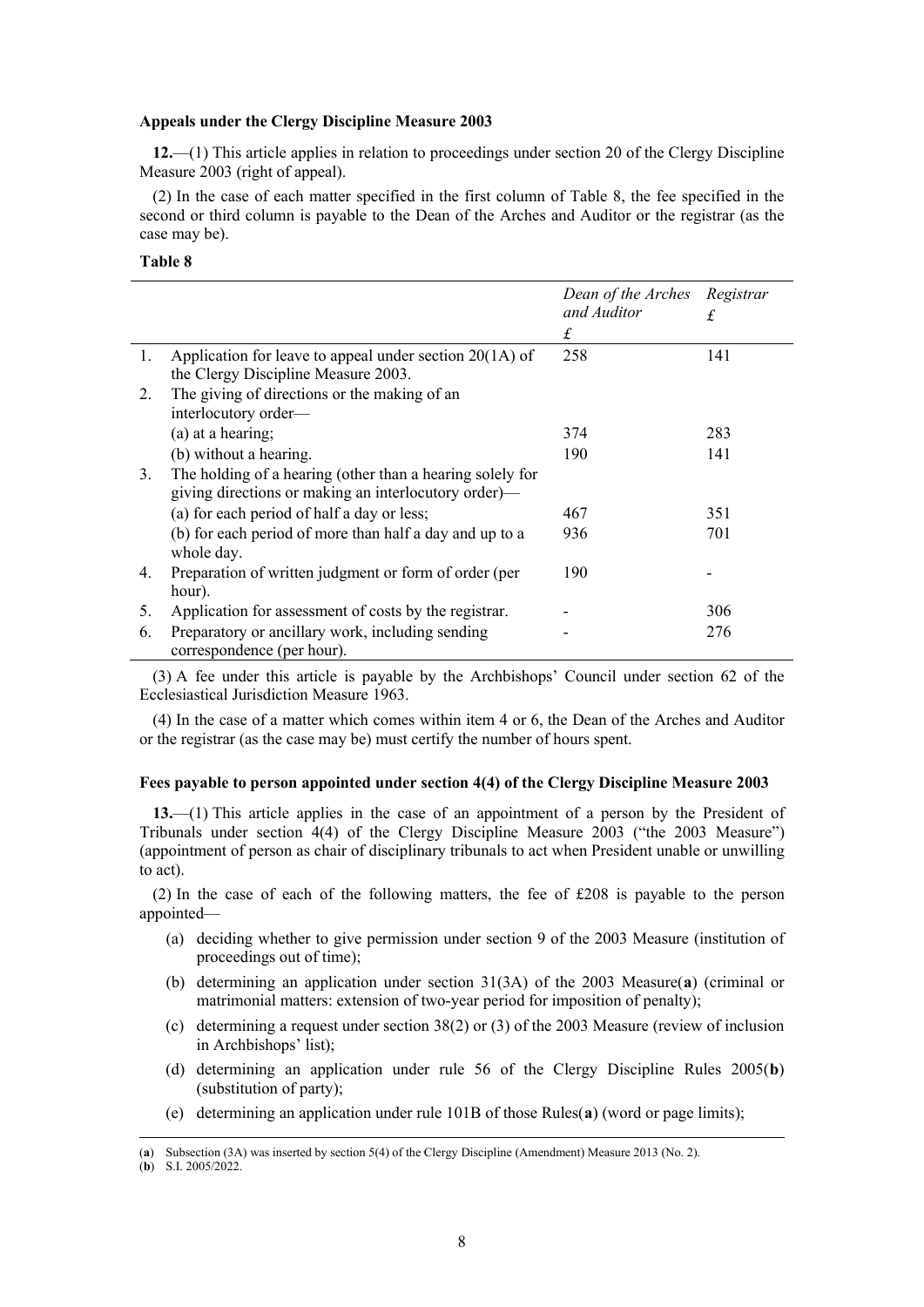- (f) deciding whether to extend a time limit under Rule 102 of those Rules (time limits);
- (g) determining a request under paragraph 2(5) of Canon C 30(**[b](#page-8-0)**) (request to review direction that priest or deacon undergo safeguarding risk assessment);
- (h) doing anything else in place of the President of Tribunals for the purposes of the appointment which does not come within the preceding provisions of this paragraph or within paragraph (3).

(3) In the case of each of the following matters, the fee of £400 is payable to the person appointed—

- (a) conducting a review under section 11(4) of the 2003 Measure (review of dismissal);
- (b) considering a referral under section 13 of the 2003 Measure (decision to take no further action);
- (c) making a decision under section 17 of the 2003 Measure (whether respondent has case to answer);
- (d) determining an appeal against suspension under section 36, 36A, 37 or 37A of the 2003 Measure(**[c](#page-8-1)**);
- (e) making a determination under Rule 14A of the Clergy Discipline Rules 2005(**[d](#page-8-2)**) (sexual misconduct towards vulnerable adult).

(4) A fee under this article is, by virtue of section 35 of the 2003 Measure, payable by the Archbishops' Council under section 62 of the Ecclesiastical Jurisdiction Measure 1963.

### **Summary election appeals**

**14.**—(1) This article applies in the case of a summary election appeal brought under—

- (a) rules made under paragraphs 1(a) and (b), 6 and 9 of Canon H 2 of the Church of England(**[e](#page-8-3)**) (clergy),
- (b) rules made under paragraphs 1(c) and 2(b) of Canon H 3 of the Church of England(**[f](#page-8-4)**) (suffragan bishops),
- (c) rules made under rule 59 of the Church Representation Rules (laity)(**[g](#page-8-5)**).

(2) For each hour spent by the judge determining the appeal, a fee equivalent to that payable per hour under item 4 of Table 8 in article 12 (Clergy Discipline Measure 2003: preparing judgement on appeal) is payable to the judge.

(3) A fee under this article is payable in accordance with the provision as to expenses contained in the applicable rules referred to in paragraph (1)(a), (b) or (c)(**[h](#page-8-6)**).

(4) The judge determining the appeal must certify the number of hours spent determining it.

#### **Miscellaneous annual fees etc.**

**15.**—(1) In the case of each matter specified in the first column of Table 9, the fee specified in the second column is payable to the person concerned.

<sup>(</sup>**a**) Rule 101B was inserted by rule 10 of S.I. 2021/557.

<span id="page-8-0"></span><sup>(</sup>**b**) Canon C 30 was inserted in the Canons of the Church of England by Amending Canon No. 34, which was promulged on 15th February 2016.

<span id="page-8-1"></span><sup>(</sup>**c**) Sections 36 and 37 were amended by section 1 of the Safeguarding and Clergy Discipline Measure 2016 (No. 1) and sections 36A and 37A were inserted by section 8 of that Measure.

<span id="page-8-2"></span><sup>(</sup>**d**) Rule 14A was inserted by rule 2 of S.I. 2016/848.

<span id="page-8-3"></span><sup>(</sup>**e**) The rules currently in force are the Convocations (Election to Upper House) Rules 2020.

<span id="page-8-4"></span><sup>(</sup>**f**) The rules currently in force are the Clergy Election Rules 2020.

<span id="page-8-5"></span><sup>(</sup>**g**) The Church Representation Rules are set out in Schedule 3 to the Synodical Government Measure 1969 (No. 2), substituted by section 1(3) of, and Schedule 1 to, the Church Representation and Ministers Measure 2019 (No. 1). The rules currently in force are the House of Laity Election Rules 2020.

<span id="page-8-6"></span><sup>(</sup>**h**) The applicable rules currently in force are rule 38(4) and (5) of the Convocations (Election to Upper House) Rules 2020, rule 64(4) and (5) of the Clergy Election Rules 2020 and rule 45(4) and (5) of the House of Laity Election Rules 2020.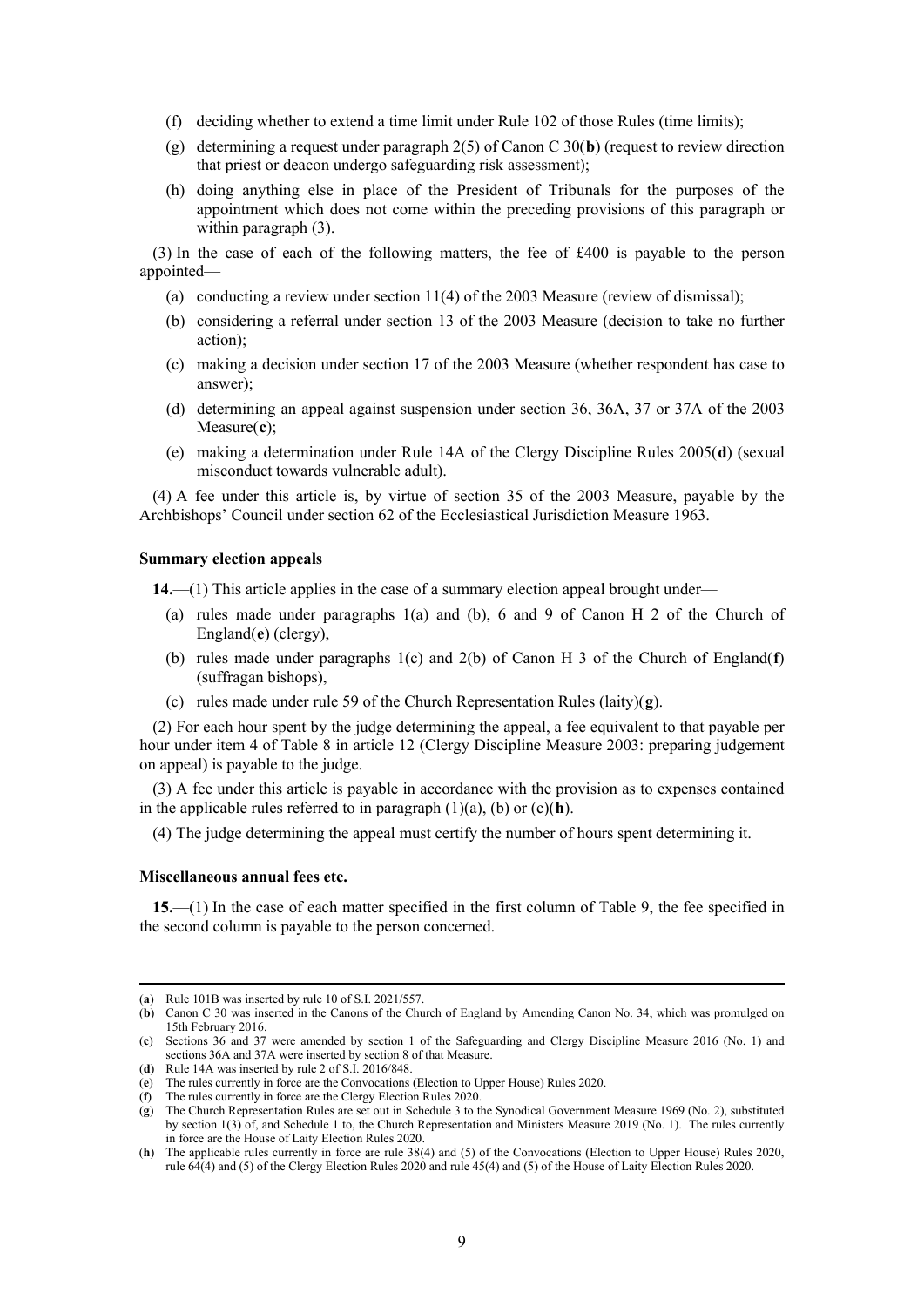#### **Table 9**

|    | 1. Application to the provincial registrar for permission under the Overseas Clergy     | 138   |
|----|-----------------------------------------------------------------------------------------|-------|
|    | (Ministry and Ordination) Measure 1967(a).                                              |       |
|    | 2. Issue by the provincial registrar of the Archbishop's licence for service chaplains. | 64    |
| 3. | Annual fee for the Vicar-General of the Province of Canterbury.                         | 2,901 |
|    | 4. Annual fee for the Vicar-General of the Province of York.                            | 2,353 |
| 5. | Annual fee for the President of Tribunals.                                              | 8,323 |
|    | 6. Annual fee for the Deputy President of Tribunals.                                    | 8,323 |

(2) In the case of a matter which comes within items 1 to 4, a fee under this article is payable by the Archbishop; but see section 86(6) of the 2018 Measure (which requires the Church Commissioners to reimburse the Archbishop).

(3) In the case of a matter which comes within item 5 or 6, a fee under this article is, by virtue of section 35 of the Clergy Discipline Measure 2003, payable by the Archbishops' Council under section 62 of the Ecclesiastical Jurisdiction Measure 1963.

#### **Exemption, reduction or remission**

**16.**—(1) A person who would be entitled to an exemption from or reduction in, or a remission or part remission of, a fee prescribed by the Order for the time being in force under section 92 of the Courts Act 2003(**[b](#page-9-1)**) ("the Civil Proceedings Fees Order") is entitled to an equivalent exemption from or reduction in, or remission or part remission of, a fee provided for by this Order; and the Civil Proceedings Fees Order applies accordingly for the purposes of this Order.

(2) Where the Civil Proceedings Fees Order includes provision requiring an application to be made for an exemption from, reduction in or remission of a fee, that provision is to be read for the purposes of this Order as requiring the application to be made to the registrar.

(3) Where the Civil Proceedings Fees Order includes provision enabling a specified person to exercise a discretion in relation to an exemption from, reduction in or remission of a fee, that provision is to be read for the purposes of this Order as enabling the registrar to exercise the discretion.

(4) The determination of an application made to the registrar under paragraph (2), or any work done under paragraph (3), is to be treated for the purposes of this Order as work which is ancillary to the proceedings in which the application is made or work is done; and the fee provided for by this Order for ancillary work in proceedings of that kind is payable to the registrar.

(5) Where a person is entitled to an exemption from or reduction in, or remission or part remission of, a fee provided for by this Order, the diocesan board of finance for the diocese concerned must pay the amount which would be payable were it not for the exemption, reduction or remission.

(6) The reasonable costs of the registrar in the determination of an application under paragraph (2) are payable by the diocesan board of finance.

(7) In this article, "diocesan board of finance", in relation to a diocese, means the board of that name constituted under the Diocesan Boards of Finance Measure 1925(**[c](#page-9-2)**)

<sup>(</sup>**a**) 1967 No. 3.

<span id="page-9-1"></span><span id="page-9-0"></span><sup>(</sup>**b**) 2003 c.39. Relevant amendments have been made by the Constitutional Reform Act 2005. The Order currently in force under section 92 is the Civil Proceedings Fees Order 2008 (S.I. 2008/1053) and the relevant provision of that Order is Schedule 2, as substituted by S.I. 2013/2302 and amended by S.I. 2014/590, S.I. 2014/1834, S.I. 2016/211, S.I. 2016/1191 and S.I. 2017/422.

<span id="page-9-2"></span><sup>(</sup>**c**) 15 & 16 Geo. 5 No. 3. Relevant amendments have been made by the Synodical Government Measure 1969 (1969 No. 2).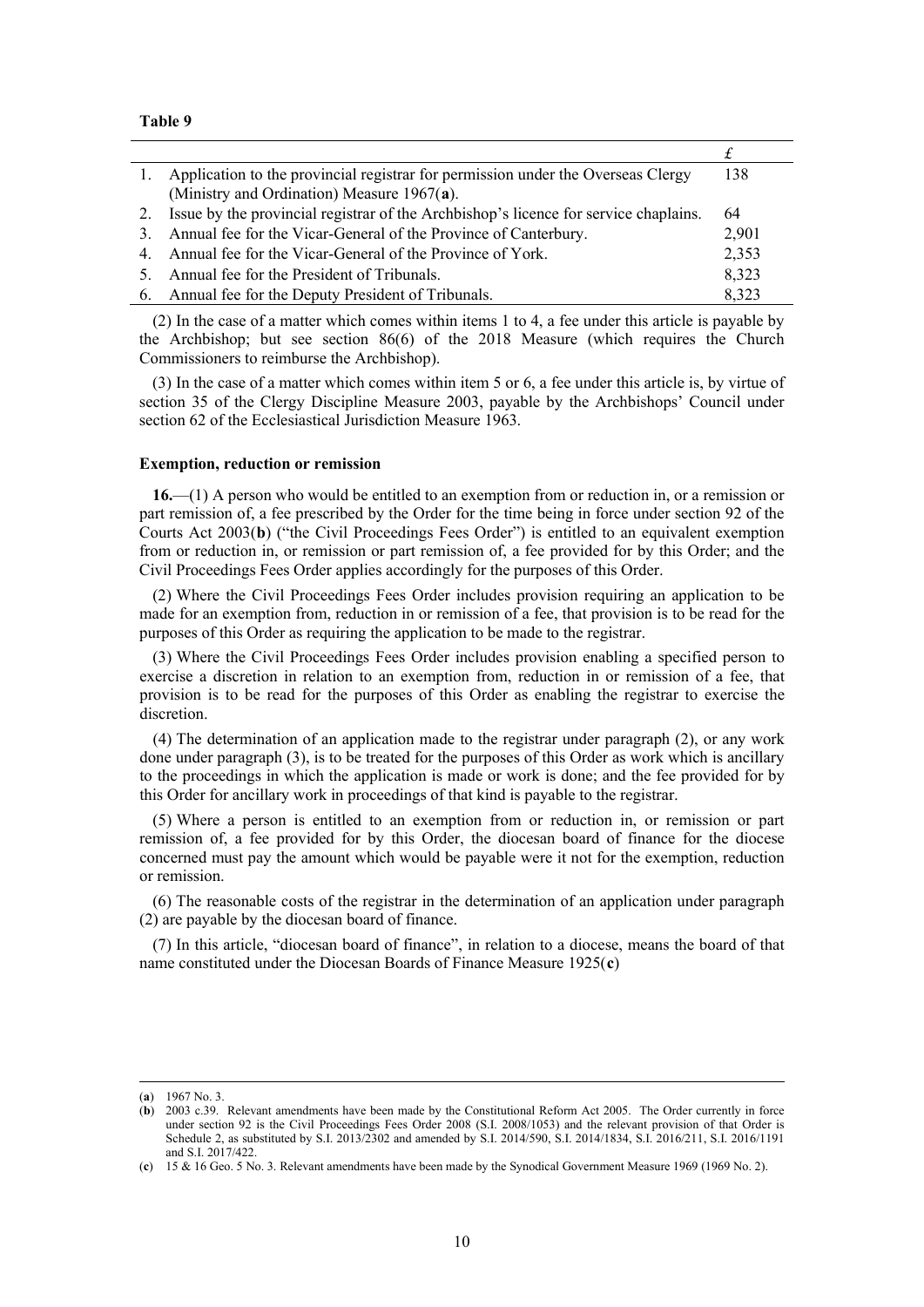## **Travel, subsistence, accommodation and court hearings**

**17.** A fee provided for by this Order (other than the fee provided for under article 3) is to be increased by a sum for reasonable expenses of travel, subsistence, accommodation and the holding of court hearings.

## **Value Added Tax**

**18.** Where Value Added Tax is chargeable in respect of the provision of a service for which a fee is provided for by this Order, the amount of the Value Added Tax chargeable is payable in addition to that fee.

## **Revocation**

**19.** The Ecclesiastical Judges, Legal Officers and Others (Fees) Order 2021(**[a](#page-10-0)**) is revoked.

*A. Spriggs W.E. Husselby R. Cooper J. Munro L.M. Connacher C. Fender G. Tattersall +D. Williams* 27th May 2022 **Fees Advisory Commission** 

Church House, London *C. Smith*

This Order was approved by the General Synod on July 2022.

*A. S. McGregor* Registrar of the General Synod

<span id="page-10-0"></span>(**a**) S.I. 2021/843.